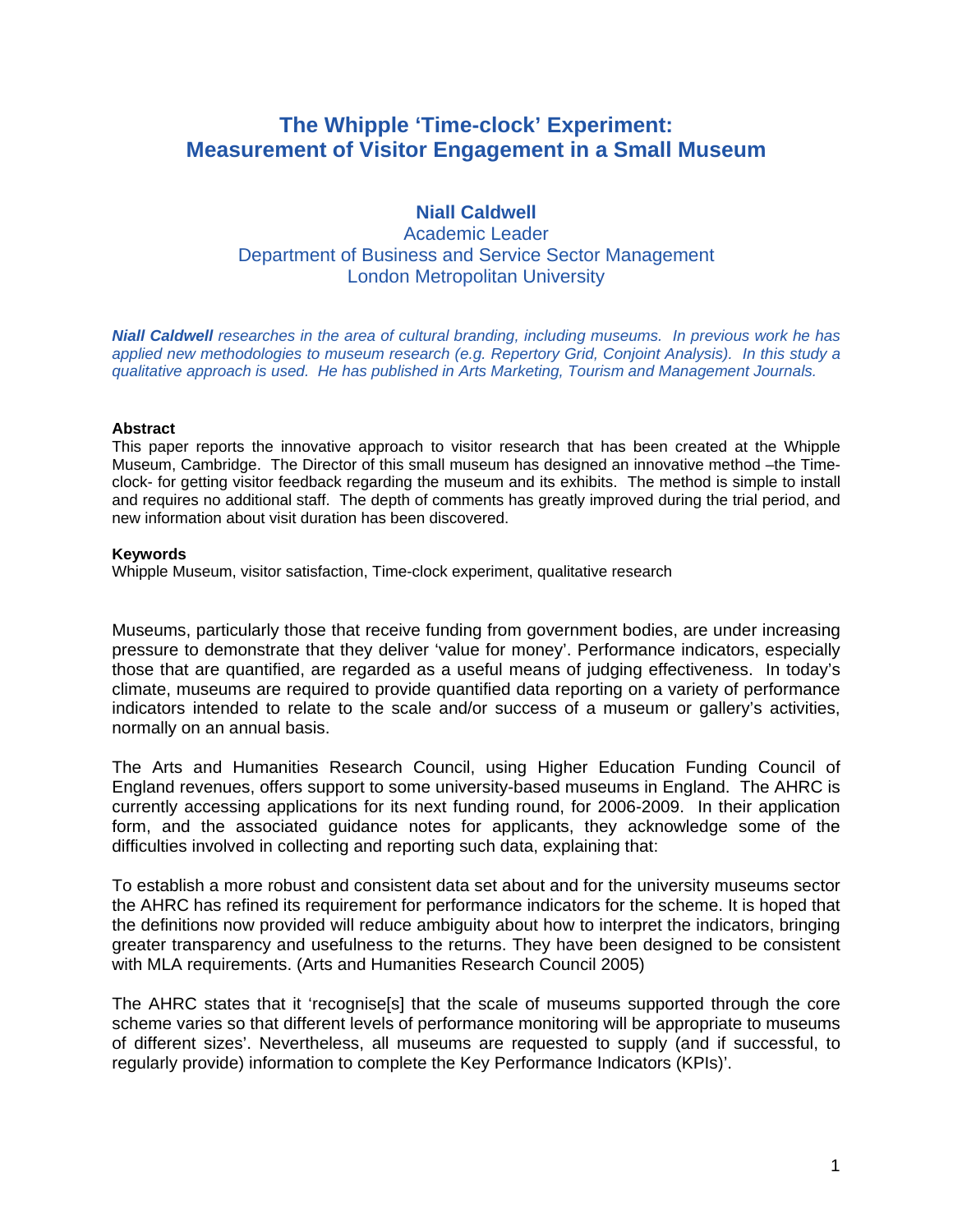A very popular Performance Indicator is that normally referred to a 'visitor' numbers. However, funding bodies, like the AHRC, are getting more sophisticated in there counting of visitors. In the current funding exercise, they are asking museums to distinguish what they refer to as the 'usage' of museums by 'Number of visitors' and 'number of visits. That is, 'number of visitors' is what they refer to as 'the number of unique people coming to visit the museum'; in other words, 'if a visitor returns a number of times you would only record that visitor only once'. And 'number of visits', 'is the number of discrete visits (activities/trips) made to the museum'. So, 'if a single visitor returned more than once you would count the total number of times that the visitor had visited'.

While this distinction between unique visitors and number of visitors would provide useful and interesting information for many institutions, not only museums, in the museum/gallery context this is an extremely difficult (that is, expensive) set of numbers to count, particularly if the museum/gallery does not charge admission. Visitor figures as such are somewhat difficult to count under the best of circumstances; some major museums are able only to provide estimates. Many museums use automated counting devices at the main entrance; those with a smaller budget may simply ask a warden or gallery attendant to use a 'clicker' to count visitors.

The Whipple Museum of the History of Science is one of the museums belonging to the University of Cambridge (England). It holds an internationally renowned collection of scientific instruments, models and images dating from the Middle Ages to the present; the collection was officially 'Designated' as pre-eminent by the Secretary of State for Culture, Media and Sport in 1997. The Whipple Museum actively supports and contributes to teaching and research within the University, especially within its home department, the Department of History and Philosophy of Science. The Whipple has been the grateful recipient of so-called 'core' funding (that provided through the AHRC), since the time such funding support first was made available to university museums in England.

In common with many such small museums that receive grants from governmental funding bodies, the Whipple is required to meet various performance indicators, and to produce evidence of annual visitor numbers, provision of public access, and engagement with various target audiences. Previously this museum has used the conventional strategies for counting visitors ('real' gallery visitors and 'virtual' web-site visitors), and has conducted a number of research studies (including focus groups, questionnaires, visitor comment books), which probe the interests of visitors and their satisfaction with the museum experience at the Whipple. In their application for 'core' funding in 2001, the Whipple suggested that the measure of the Museum's importance and use is, on the one hand, seemingly straightforward. For example, we are able to provide and compare visitor figures, and we would be able to present and compare the numbers of objects previously on display and those placed on display in our refurbished galleries. But the Whipple staff noted that while such calculations are [relatively] easy to make, they represent rather crude measures of the ways in which our visitors engage with our Designated collection. With that view in mind, the Whipple explained that they had begun to implement a variety of evaluative strategies in order to gain a more rounded understanding of our visitors and users and of the ways in which the Whipple can better serve their needs. They emphasised that they 'believe that more advanced evaluation methods would provide the most valuable indications of user needs being properly addressed'; they recognised that such 'advanced evaluation methods' would require considerable staff time.

With the aim of implementing 'advanced evaluation methods', to gain a 'more rounded understanding of visitors and users', in 2003 the Whipple introduced a new method of collecting primary data from visitors. Currently, when visitors enter the museum, they are invited to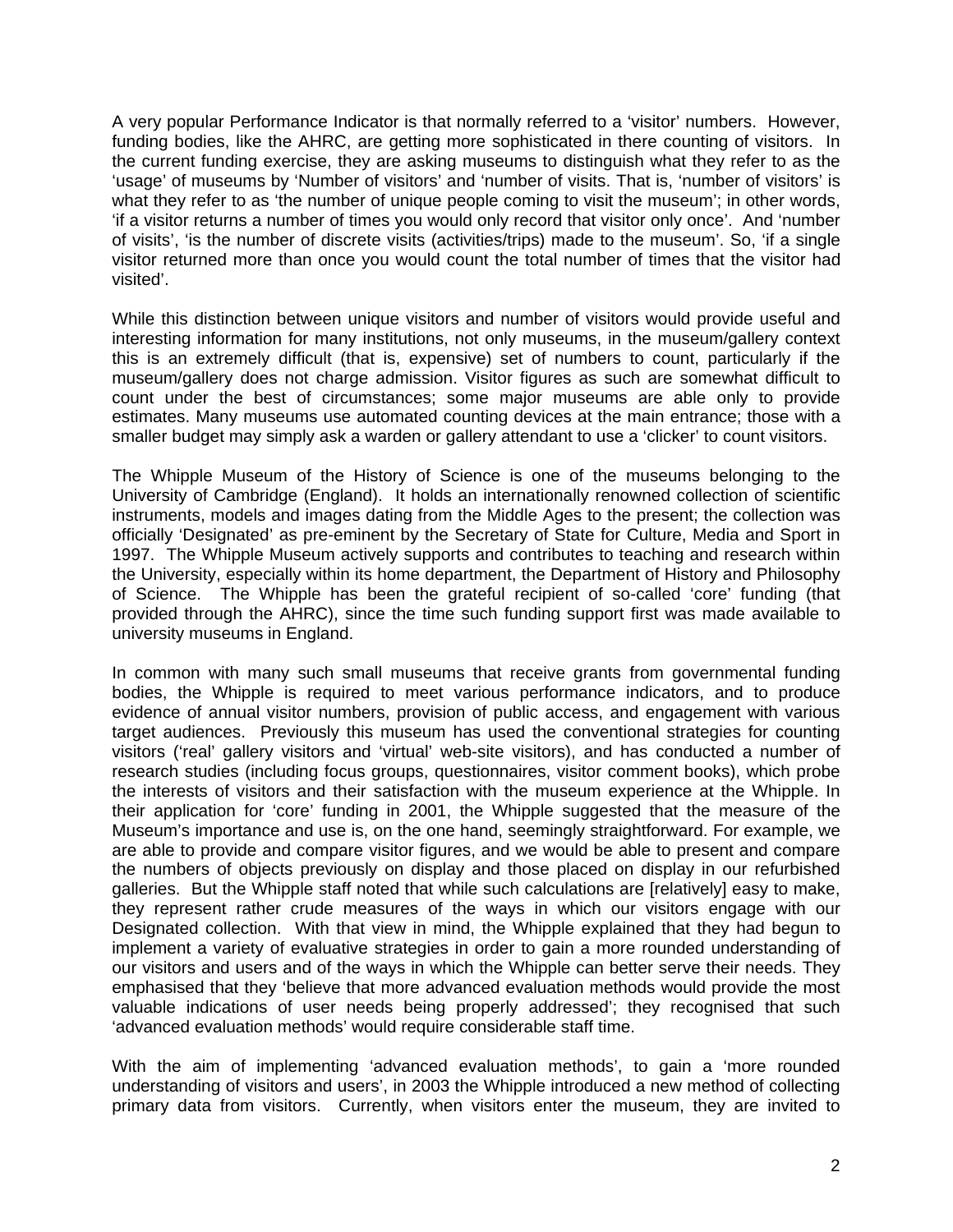"punch in" to a time clock, and to record their thoughts on a comment card as they go around the exhibits. When they "punch out" and leave their comment card, they are rewarded with a free postcard as a souvenir of their visit.



## **1. The Main Gallery**

This relatively simple but extremely innovative concept in visitor research has produced a stream of rich information about the nature of the museum visitor experience--both quantitative and qualitative.

The Whipple's clocking-in project was designed and carried out with three clear aims in mind:

- 1. To gather and assess quantitative data on the duration of visits to the Museum; and
- 2. To gather and assess quantitative data on the demographics of visitors, namely age group and gender; and
- 3. To collect and assess qualitative feedback on the Museum via a comment-card system incorporated into the clocking-in cards.

The quantitative data collected via the cards was intended to give the Whipple's staff a measure of the duration of visits to the Museum; it was hoped that 'duration of visit' might indicate the degree of 'engagement' by visitors. As a second key aim, the clocking-in project offered the opportunity to incorporate visitor comments onto the clocking-in cards. Significantly, it also gave staff an opportunity to link the comment data to some basic demographics regarding age and gender.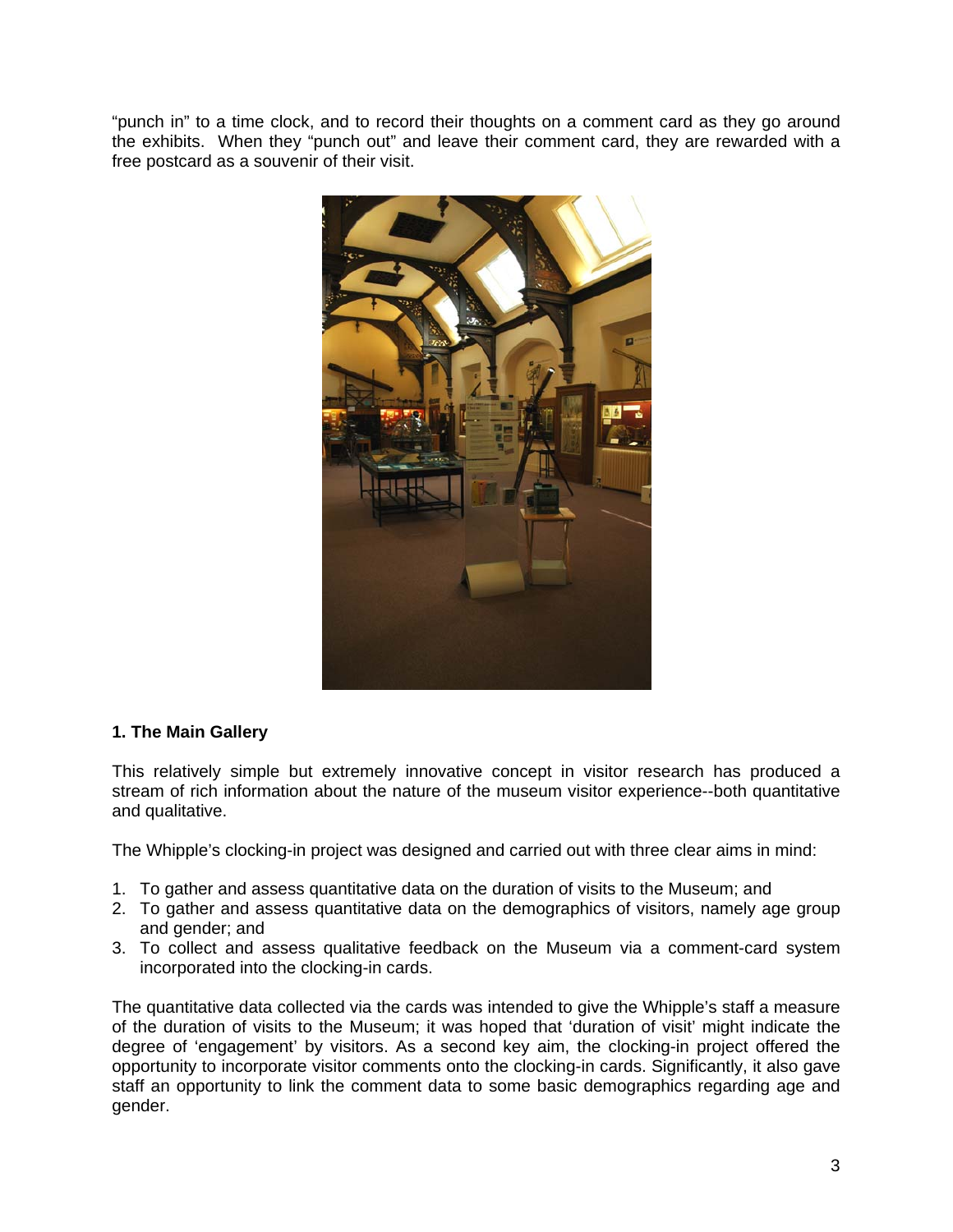The results of this research have been interesting from many respects, not least of which is the insight it gives into how much time visitors spend in the museum, and how they spend it, as well as their thoughts and impressions. The importance of the data is both quantitative (providing visitor numbers, broken down by gender and age group (adult/under 16) and significantly, length of visit) and qualitative, providing a record of visitors' impressions.

|          | No. visits<br>to<br>Museum* | No.<br>respondents | $\%$<br>uptake           | Average<br><b>Duration</b> | No.<br>comments | $\frac{0}{0}$<br>respondents<br>commented |
|----------|-----------------------------|--------------------|--------------------------|----------------------------|-----------------|-------------------------------------------|
| Males    | 840                         | 383                | 46%                      | 39 mins                    | 229             | 60%                                       |
| Females  | 677                         | 328                | 48%                      | 39 mins                    | 179             | 55%                                       |
| Children | $\overline{\phantom{0}}$    | 161                | $\overline{\phantom{0}}$ | 38 mins                    | 86              | 53%                                       |
| Total    | 1517                        | 872                | 57%                      | 39 mins                    | 494             | 57%                                       |

**Table 1: Summary of results from Phase One** 



**Visit Durations** 

**Duration (mins)**

Whipple staff recognise the data related to duration of visit can be used to map trends over time, which could then be offered as another performance indicator, in much the same way as basic visitor figures. 'Length of duration of visit' collected over long periods might well show changes inspired by such things as improvements to the Museum and the opening of new galleries and exhibitions. In this way, museums might be able to say, for example, that a funded project contributed to a percentage rise in the duration of visits during the relevant period.

An unexpected outcome of the project has been the realisation that the comment cards offered a 'special' opportunity to visitors to express themselves. Prior to the introduction of the clockingin experiment, the Whipple already had a number visitor books (one in each of three galleries), openly on display, in which members of the public can offer comments on their visit and leave their name and/or address. On the basis of a comparison of the clocking-in comment cards vs.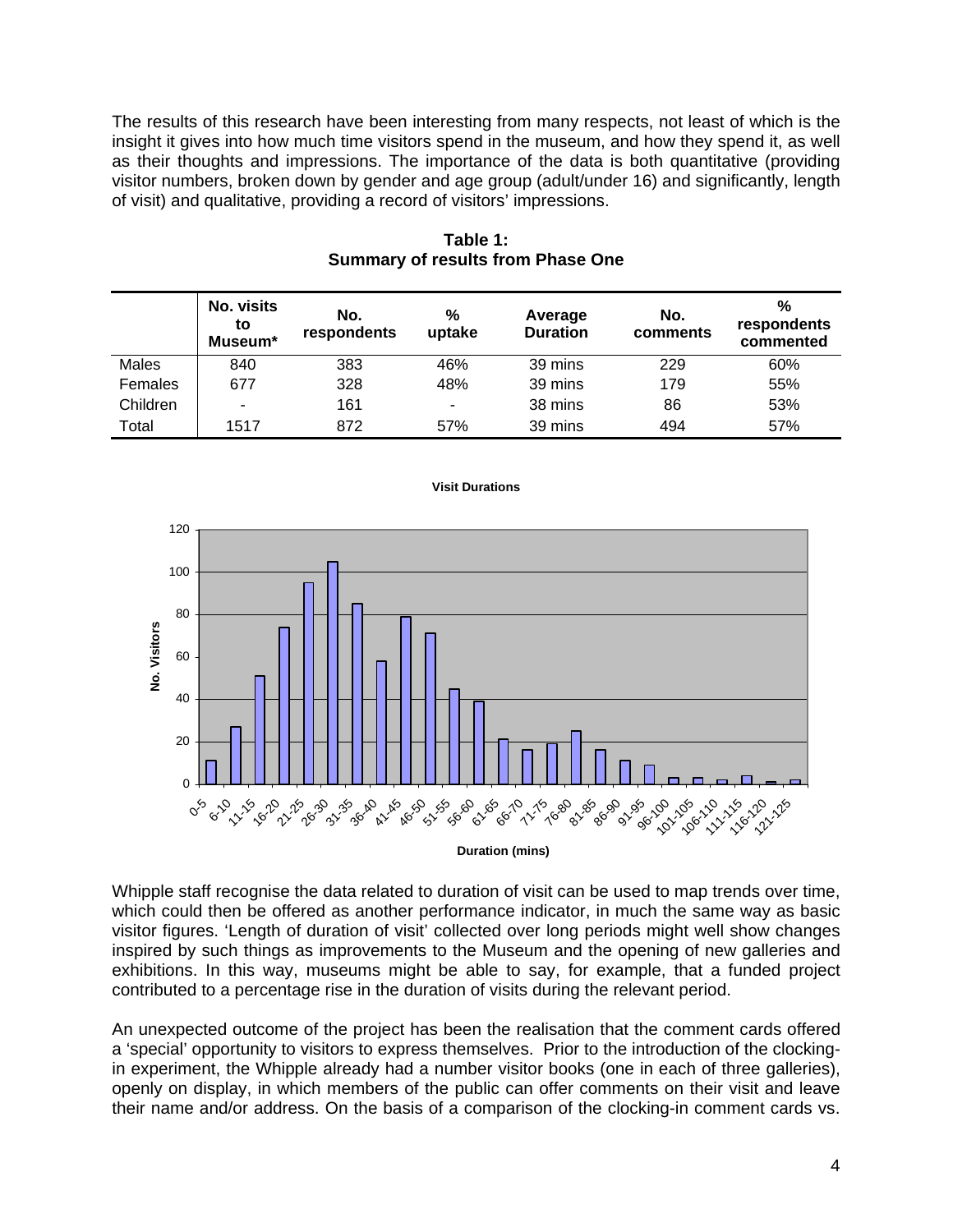the visitor books to date, it appears that the comment cards encourage more people to leave comments than do the visitor books. Also, and perhaps significantly, comments left on the cards seem to be more individual than those left in the books.

| <b>Comment type</b>       |               | <b>Comments Book</b><br>Jan - May 2003 | <b>Clocking-in</b><br><b>Comments</b><br>Jan - May 2004 |            |
|---------------------------|---------------|----------------------------------------|---------------------------------------------------------|------------|
|                           | <b>Number</b> | Percentage                             | <b>Number</b>                                           | Percentage |
| General positive          | 70            | 73%                                    | 404                                                     | 82%        |
| General negative          |               |                                        | 9                                                       | 2%         |
| Specific positive         |               | 7%                                     | 107                                                     | 22%        |
| Specific negative         | 2             | 2%                                     | 23                                                      | 5%         |
| Display positive          | 4             | 4%                                     | 45                                                      | 9%         |
| Display negative          |               | 1%                                     | 12                                                      | 2%         |
| Collection                |               | 1%                                     | 44                                                      | 9%         |
| Object suggestion         |               | 1%                                     | 6                                                       | 1%         |
| Personal remark           | 2             | 2%                                     | 28                                                      | 6%         |
| Evidence of learning      | 6             | 6%                                     | 31                                                      | 6%         |
| Add information           | 0             |                                        | 19                                                      | 4%         |
| Time constraint           | O             |                                        | 46                                                      | 9%         |
| Other                     |               | 1%                                     | 34                                                      | 7%         |
| <b>Total No. Comments</b> | 96            |                                        | 494                                                     |            |

| dble |  |
|------|--|
|      |  |

The working hypothesis is that because the comments cards offer a more private route of communicating with the Museum, they may encourage a more critical type of comment than those left on public display for all to see.



The mechanism for obtaining the valuable data collected in the Whipple's clocking-in experiment is innovative and directly engages with visitors. Visitors are offered an open-ended 'hands-on' opportunity to share their views on their visit. The first surprising result is that visitors are keen to participate, and offer much more detailed comments on their cards than are normally written in the three comment books available to visitors in the galleries.

It should be noted that prior to the introduction of the clockingin machine, Museum staff had some concerns that visitors would be hesitant to 'clock-in', because of associations with work, etc. In actual fact, visitors seem happy to participate, to offer their comments, and to have their free souvenir postcard.

Small museums often need to develop visitor research strategies that are different from the large national museums, simply because they don't have the funds and staff to implement larger, more elaborate studies; the 'time-clock'

shows one way in which this can be done. Futhermore, the nature of the time clock experiment requires visitors to think about their experience of visiting the museum in a way they have never done before. Visitors become, in a sense, more self-conscious about their experience: the physical act of clocking in signifies the beginning of their visit in which must participate. As a